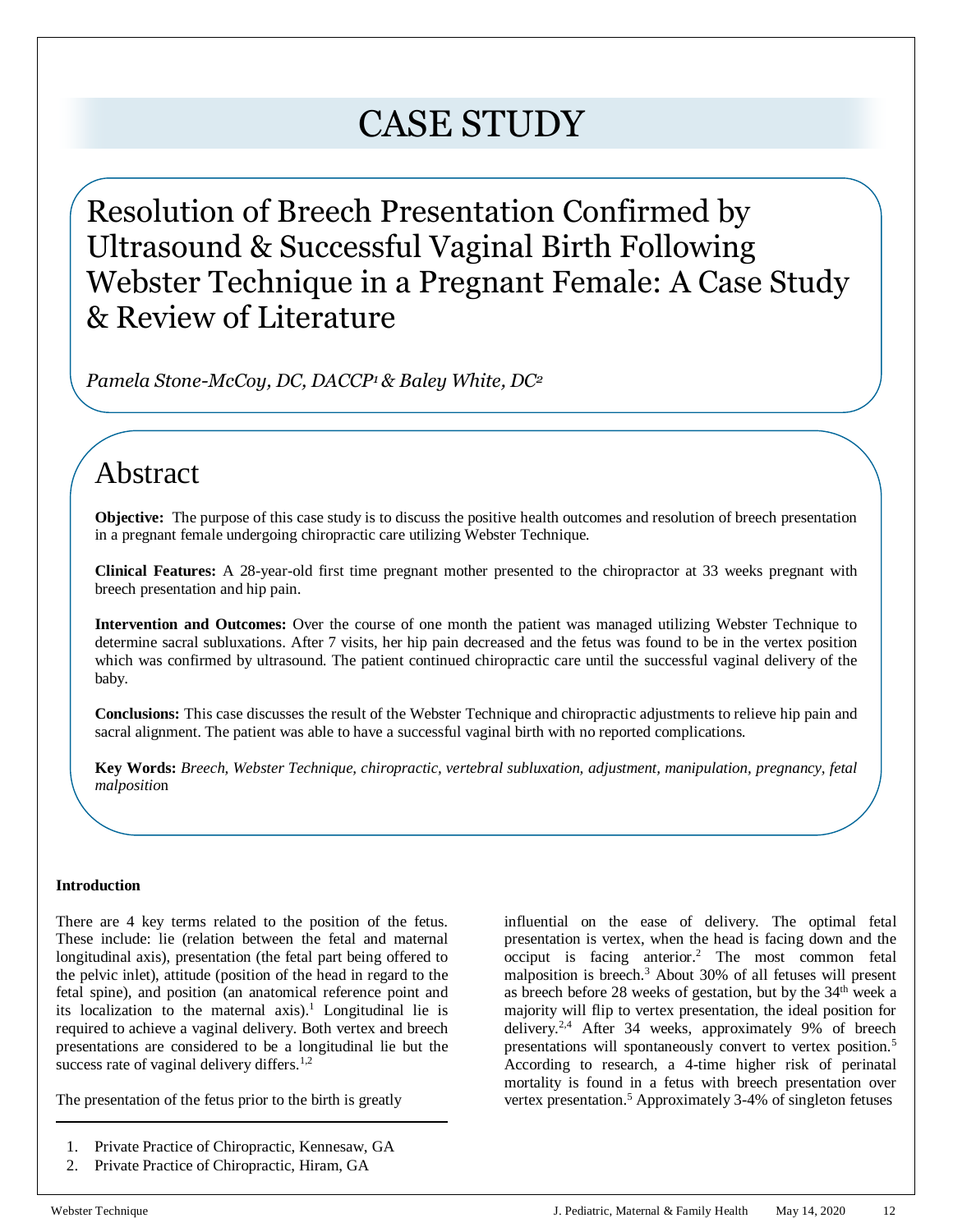present breech at term delivery.<sup>6</sup> About 10-12% of singleton fetuses are breech in preterm delivery.<sup>7</sup>

The predisposing factors of breech pregnancy have been analyzed. The predisposing factors can be separated into maternal, placental, liquid, cord and fetal factors. The most common breech predisposing factors would be a primiparity, maternal anticonvulsant therapy, older maternal age, with fetal growth restriction and previous breech presentation. A higher incidence of perinatal morbidity and mortality is found in breech delivery with low birth weight and prematurity.<sup>3</sup>

A study from New South Wales determined only 0.4% of babies in the breech presentation were born vaginally. Typically, the vaginally born breech babies are more common in higher income areas throughout the world.<sup>6</sup> Cesarean section (C-section) is the most used delivery method for breech presentation, and the most effective delivery method before the onset of labor.<sup>6,7</sup> There are still multiple risks associated with the C-section procedure including: hemorrhage, cardiac arrest, venous thromboembolism and major infection. The complications are not common with uncomplicated vaginal delivery.<sup>8</sup> The United States has some of the highest Cesarean rates worldwide, with approximately 31.9% of all births being cesarean section deliveries.<sup>9</sup>

Vaginal delivery is possible in a breech presentation of the fetus, but a skilled and experienced clinician is necessary for the delivery. The number of clinicians with expertise in vaginal breech delivery has a declining trend, indicating a higher use of the C-section in breech delivery.<sup>6</sup> With 1 in 3 breech presentations requiring C-section over vaginal delivery, the next concern of the pregnant mother is the option of induction. In a meta-analysis, it was found that when breech labor was induced there was an increased C-section and NICU admission rate when compared to spontaneous delivery.<sup>10</sup>

Other options when confronted with breech presentation is to initiate techniques suggested to turn or assist in the turning of the fetus. A medical model to turn a breech fetus to vertex presentation is external cephalic version (ECV). ECV typically has a low success rate, with studies stating a success rate ranging from 35% to 86% after 37 weeks gestation. Although, ECV is higher than the 22% rate of spontaneous version.<sup>11</sup> The success rate is thought to increase with a larger use of tocolytics to relax the uterus. ECV has been suggested to benefit the mother in birth but benefit to the fetus has been shown to be uncertain.<sup>7</sup>

Other techniques sometimes suggested to encourage cephalic version include: moxibustion, ginger paste, homeopathic remedies, fetal acoustic stimulation, hypnosis, acupuncture, chiropractic and yoga. These techniques do not suggest to directly turn the fetus, but instead aim to improve the ease of pregnancy and help reduce the chances of complications.<sup>11,12</sup> Studies have found chiropractic and acupuncture can influence breech presentation in 92% and 75% of cases respectively, without suggesting to directly turn the breech fetus.<sup>12</sup>

The most common chiropractic technique used in pregnancy is the Webster Technique. The Webster technique is a specific chiropractic analysis and diversified adjustment. The goal of the adjustment is to reduce subluxation and/or SI joint

dysfunction. In so doing neurobiomechanical function in the sacral/pelvic region is improved. $13$ 

In this clinical and theoretical framework, it is proposed that sacral misalignment may contribute to these three primary causes of dystocia via uterine nerve interference, pelvic misalignment and the tightening and torsion of specific pelvic muscles and ligaments. The resulting tense muscles and ligaments and their aberrant effect on the uterus may prevent the baby from comfortably assuming the best possible position for birth.<sup>13</sup>

### **Case Report**

### *Patient History*

A 28-year-old female presented to the chiropractic office at 33 weeks pregnant. The patient was monitored by her midwife throughout the pregnancy and presented to the chiropractic office with the child in breech presentation. The patient had not experienced chiropractic care previously and this was her first pregnancy. The patient had a chief complaint of bilateral hip pain in conjunction with the breech presentation.

#### *Examination*

Examination revealed decreased range of motion in the lumbar regions along with muscle spasms and point tenderness in the low back. Postural analysis revealed a high left shoulder and a high right ilium. The heel to buttock test revealed a leg lag on the right, indicating the left side of the sacrum had moved anterior and inferior, and the right side of the sacrum had rotated posterior. A round ligament contact, and right piriformis sweep was also indicated.2,5,13 Bilateral paraspinal thermal scanning and surface electromyography (sEMG) was also conducted at the initial visit.

Thermal scanning determines the presence of temperature asymmetries on either side of the spine. These asymmetries between corresponding sites on opposing sides of the spine is highly suggestive of nerve impairment.<sup>14</sup> A rolling thermal scan was conducted revealing mild temperature differentials at T3, T6, L4 on the right, moderate temperature differentials at C2, C5, C6, C7, T1, T2 also on the right and severe temperature differentials at C1 on the left. (see figure 1)

Surface electromyography (sEMG) is used to measure paraspinal muscle tone.<sup>15</sup> The sEMG performed on the initial visit demonstrated multiple areas of muscle asymmetry. The sEMG revealed severe muscle tension at C1, C3, C5, C7 bilaterally and T1 and S1 on the right, moderate muscle tension on the left at T1, T2 and T4, and mild muscle tension at T2 and T4 on the right and at L3 and S1 on the left. (See Figure 2)

#### *Intervention and Outcome*

The patient was analyzed utilizing Webster Technique. The patient would lie prone using a pregnancy pillow and a drop away pelvic piece. In the Webster Technique, leg lag is used to determine the side of sacral subluxation. To test for leg lag, the patient's heels are approximated to the buttocks to determine a side with greater resistance. The leg lag was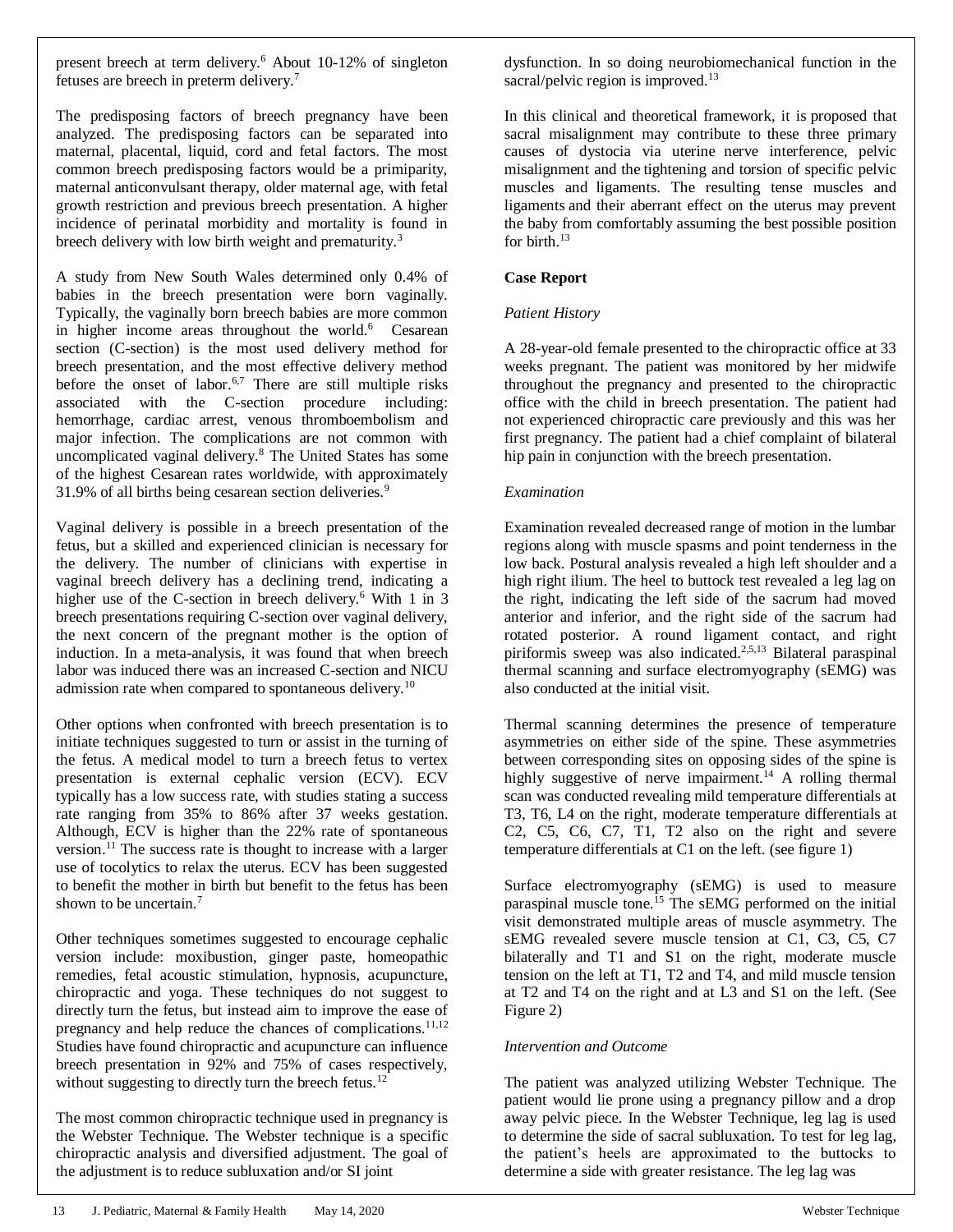assessed each visit and the sacral subluxation that correlated with the side of leg lag was corrected. $2,13$ 

To adjust the sacrum, the patient remained in the prone position utilizing the pelvic drop to correct the subluxation. After the thrust was delivered, leg lag was reassessed to confirm the subluxation resolution. Step two of the Webster Technique is a soft tissue assessment of the round ligament. With the patient supine, the round ligament is palpated to assess for trigger points and taut muscle fibers. To release the tension a sustained pressure is applied to the ligament in an inferior to superior direction. Additional soft tissue work was performed on the piriformis muscle and psoas muscle.

In addition to chiropractic care the patient received a one-hour massage on her third visit. On the  $2<sup>nd</sup>$ ,  $3<sup>rd</sup>$  and  $7<sup>th</sup>$  visits, diversified adjustments were given to other spinal regions including lumbar and cervical. Another reoccurring manual therapy in her care plan was the piriformis sweep and left psoas, performed on visits 1, 4, 5, 6, and 7.

The patient was scheduled for care at three times per week for four weeks. On the  $8<sup>th</sup>$  visit the patient reported the baby was head down, determined with ultrasound performed three days prior. The patient continued her care plan until the delivery of her child, reducing the visits to 1 time per week. The child was born after 11 chiropractic adjustments. The patient went on to have a vaginal hospital delivery with no birthing complications noted during the 9-hour labor.

#### **Discussion**

# *Allopathic Approach*

The current medical model for breech presentation is ECV and if that is unsuccessful then Cesarean delivery.<sup>11</sup> Studies have shown ECV at term can reduce the necessity for cesarean delivery. ECV is a manual technique delivered by the obstetrician that applies pressure on the mother's belly to force the baby to flip to a vertex presentation.<sup>16</sup> Although, few studies of large size have been conducted on the effects of ECV in breech pregnancies.<sup>7</sup> ECV was suggested to have a success rate of less than 50% especially in nulliparous women.<sup>7</sup>

When the ECV is unsuccessful, the next approach is delivery by Cesarean section. Cesarean section is considered to be a safer option that vaginal delivery in preterm breech, but can have an increased risk for neonatal respiratory distress syndrome in future pregnancies.<sup>16</sup> Cesarean section is a surgical procedure that includes multiple risks to the mother when compared to a vaginal birth. Many women are choosing to look into alternative approaches in conjunction with or over the allopathic approach when pregnancy is involved.<sup>17</sup>

# *Complementary and Alternative Medicine Approach*

Complementary and alternative medicine (CAM) is becoming more widely used upon the pregnant population. Nowadays, women in pregnancy are open to many CAM options even though there is little research to support the techniques.<sup>18</sup> Studies have found that 69% of Americans utilize CAM during pregnancy.<sup>18</sup> CAM includes: acupuncturists,

homeopaths, naturopaths and chiropractors. Many women reported they did not disclose the use of CAM to their obstetricians and midwives.<sup>18</sup>

Without the full disclosure between the OB/midwife and CAM practitioner, health risks and a therapeutic relationship can be undermined. With CAM becoming increasingly popular, it is important for patients to disclose this information and for all parties involved to be supportive of ongoing treatment. The collaboration between all practitioners could improve the woman's pregnancy experience and provide optimal care throughout. It must be reiterated that CAM techniques do not imply to directly turn the fetus, but instead aim to improve the ease of pregnancy and help reduce the chances of complications.11,12 Chiropractic research has been expanding and it has become a well accepted approach to improve the pregnancy experience.

#### *Vertebral Subluxation*

Chiropractic has a history of benefit to the pregnant woman. Chiropractic adjustments are intended to remove or reduce vertebral subluxations from the spine. The vertebral subluxation model, according to Kent, is made of three components. The components include dyskinesia, dysponesis and dysautonomia. Dyskinesia is the decrease in normal voluntary movement, dysponesis is a decrease in involuntary muscle activity and dysautonomia and a decrease in the autonomic nervous system function.<sup>19</sup>

Chiropractors determine the subluxations through appropriate instrumentation, objective and subjective analysis. Chiropractic subluxations can have health alterations present with and without symptoms.<sup>20</sup> It is through the three components of the vertebral subluxation that health is analyzed, and health restored. By removing the subluxation in the patients, proper tone is restored throughout the nervous system.<sup>19,20</sup> According to DD Palmer, health is dependent upon the nervous system tone.<sup>19</sup> The Webster Technique is a specific analysis to determine the presence of vertebral subluxation in the pelvis and restore proper biomechanics.

# *Webster Technique*

The Webster Technique was created by Dr. Larry Webster to assess the sacrum and related soft tissue structures in all weight bearing individuals.<sup>2,5</sup> Dr. Webster went on to create the International Chiropractic Pediatric Association (ICPA) which is now the only organization to certify chiropractors in the Webster Technique.<sup>13</sup> This technique initially was used on many breech fetal pregnancy patients who reported the correction to vertex position following chiropractic care.

Further research revealed through the delivery of the sacral adjustments and soft tissue work, the Webster Technique, restores the optimal amount of space in the pelvis and restores normal neurobiomechanical function.<sup>2,13</sup> When the pelvis is in proper alignment and moving properly and when ligament and muscle tone is restored, this allows the fetus a better environment and a better chance to comfortably assume the best possible birthing position. Multiple studies have shown the benefits of Webster Technique during pregnancy.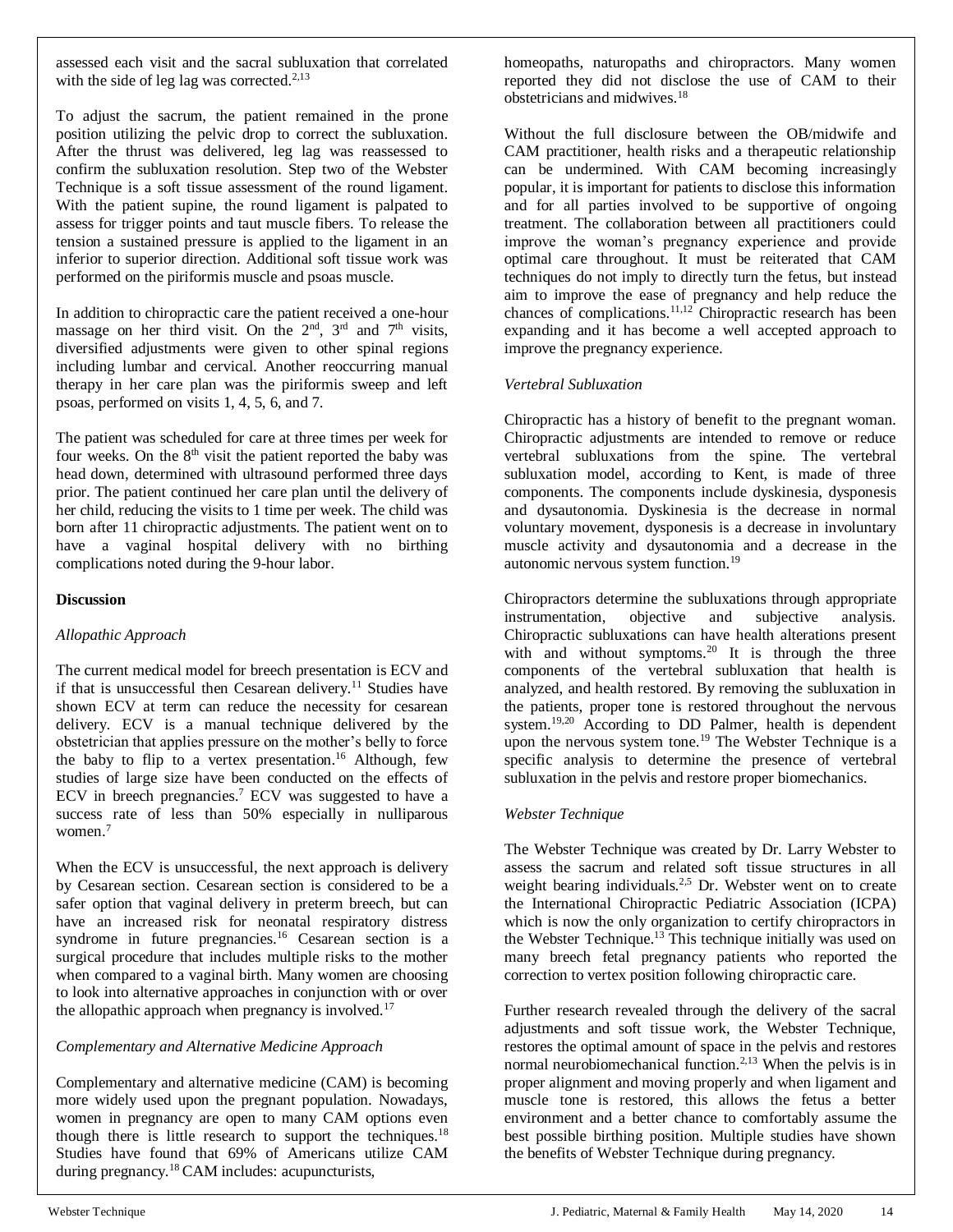#### *Review of Literature*

In a study by Pistolese, a survey was used to determine the efficacy of the Webster Technique from a larger sample size. Data was collected on 112 patients undergoing chiropractic care during pregnancy with a breech presentation. The doctors delivering the chiropractic care were all ICPA certified in the Webster Technique. The results determined a high success rate of 82% of babies converting from breech to vertex presentation when under the utilization of the Webster Technique.<sup>5</sup>

Alcantara et al. surveyed a sample of 81 patients with breech presentation, in a practice-based research network study. The patients were treated using Webster Technique in the hopes of the fetal malposition correcting to vertex presentation. Of the sample, it was reported 70% of the subjects corrected to vertex presentation, determined by palpation, ultrasound or both.<sup>2</sup>

Falk and Stinson reported a case of a 26-year-old patient at 27 weeks gestation with her 2<sup>nd</sup> child. After 29 visits utilizing Webster Technique the fetus converted from breech position to vertex. The vertex position was confirmed by ultrasound. The patient had a normal vaginal birth with no complications.<sup>21</sup>

Drobbin and McClain described a case of a 35-year-old patient presenting with breech presentation at 34 weeks pregnant. The patient had a history of cesarean section in a previous pregnancy. After two weeks with 4 adjustments of Webster Technique, the fetus had changed to vertex position, confirmed by ultrasound. The patient went on to have a vaginal birth after C-section (VBAC) with no reported complications.<sup>22</sup>

Cherry and Wilson described a case of a 27-year-old patient at 35 weeks pregnant with a breech presentation. The patient had a previous pregnancy with no reported complications. After 2 visits, the position of the baby had been confirmed to vertex presentation. In addition to fetus presentation, the patient's subjective findings had decreased by 90%.<sup>23</sup>

Stone-McCoy, Sell and Drwencke reported on a case of a 33 year-old multigravida expectant mother with breech presentation at 8 months gestation. After 9 visits, the midwife reported the baby was no longer in breech presentation. The mother confirmed another healthy vaginal birth with no complications.<sup>4</sup>

Drobbin and La Rosa discussed a case of a 30-week gestation, 31-year-old expectant mother with transverse breech presentation. The patient received Webster Technique for 24 visits during the pregnancy. It was confirmed by the midwife the fetus had turned to vertex presentation after the  $7<sup>th</sup>$  visit. The mother went on to delivery vaginally with no complications reported.<sup>19</sup>

Edwards and Alcantara examined a case of a 30-year-old midwife that presented at 34 weeks gestation. The fetus was determined to be in transverse lie malposition. The fetus was confirmed to be in vertex position after 4 visits. After 6 weeks of diversified, Thompson and Webster Technique adjusting, the patient reported a vaginal delivery with no serious

#### complications.<sup>20</sup>

A case report by Dashtkian and Whittle Davis, a 25-year-old patient presented to an office at 31 weeks pregnant in breech presentation, confirmed by the obstetrician. Webster Technique adjustments were given. After one visit, the fetus had shifted from breech to transverse position. After 2 visits, the fetus shifted from transverse to vertex position confirmed by the obstetrician. The patient has an uncomplicated vaginal delivery.<sup>8</sup>

#### **Conclusion**

Over a one-month period the fetus turned from breech presentation to vertex presentation with the only change in care being the addition of chiropractic adjustments. The utilization of the Webster Technique helped to re-establish normal pelvis and sacral biomechanics, alignment, and restore normal function of pelvic ligaments.

After 7 chiropractic adjustments it was confirmed by ultrasound the fetus had moved to a vertex position. Continuing under chiropractic care the mother went on to have a normal vaginal birth without complications. This study is limited being the account of one patient undergoing Webster Technique, but helps to support current evidence. Further research is needed to support the role of the Webster Technique on the female pelvis and its effect with breech presentation throughout the pregnancy.

#### **References**

- 1. Fishkel VS, Leguizamon GF. Labor and delivery. In: Barbieri RL, Reece EA, editors. Obstetrics and gynecology: the essentials of clinical care[Internet]. Stuttgart: Thieme; 2010. Chapter 11.
- 2. Alcantara J, Ohm J, Kunz D. The Webster Technique: results from a practice
- 3. lit-based research network study. J Pediatr Matern & Fam Health. 2012;2012:16-21.
- 4. Mere T, Handiso T, Mekiso A, Jifar M, Ibrahim S, Bilato D. Prevalence and perinatal outcomes of singleton term breech delivery in Wolisso Hospital, Oromia Region, Southern Ethiopia: a cross sectional study. J Environ Public Health. 2017;2017:1-8. doi: 10.1155/2017/9413717.
- 5. Stone-McCoy P, Sell M, Drwencke K. Resolution of breech presentation and successful vaginal birth following administration of Webster's Technique: a case study. J Pediatr Matern & Fam Health. 2012;2012:5-11.
- 6. Pistolese R. The Webster Technique: a chiropractic technique with obstetric implications. J Manipul Physiol Ther. 2002;23(6):1-9. doi: 10.1067/mmt.2002.126127.
- 7. Catling C, Petrovska K, Watts N, Bisits A, Homer C. Barriers and facilators for vaginal breech births in Australia: clinician's experiences. Women Birth. 2016;29:138-43. doi: 10.1016/j.wombi.2015.09.004.
- 8. Tunde-Byass M, Hannah M. Breech vaginal delivery at or near term. Semin Perinatol. 2003;27(1):34-45. doi: 10.1053/sper.2203.50003.
- 9. Dashtkian H, Whittle-Davis H. Resolution of breech presentation following application of Webster Technique: a case report. J Pediatr Matern & Fam Health. 2011;2011:40-2.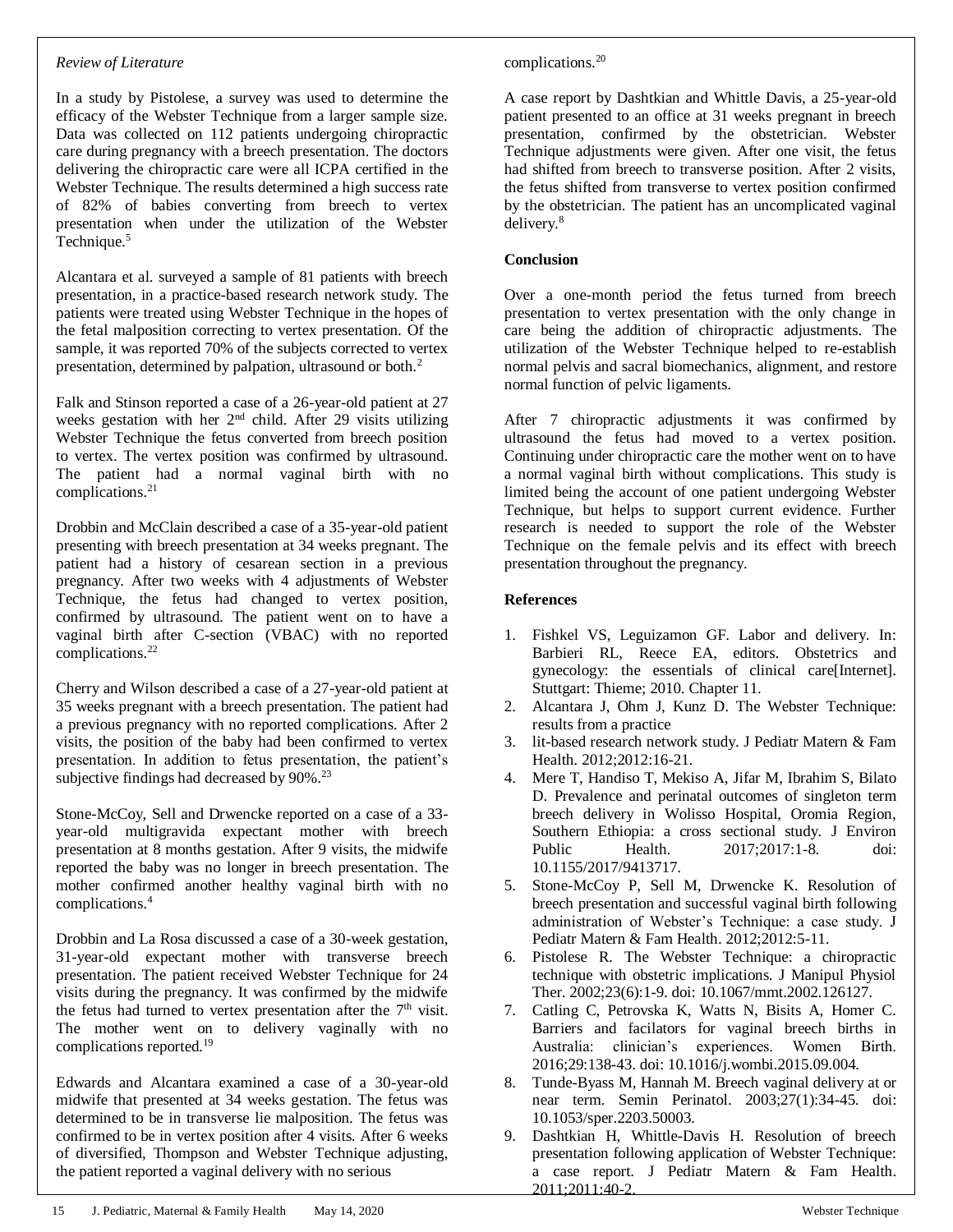- 10. <https://www.cdc.gov/nchs/data/vsrr/vsrr-007-508.pdf>
- 11. Sun W, Liu F, Liu S, Gratton S, El-Chaar D, Wen S, Chen D. Comparison of outcomes between induction of labor and spontaneous labor for term breech – a systemic review and meta-analysis. Eur J Obstet Gynecol Reprod Bio. 2018;222:155-60. doi: 10.1016/j.ejogrb.2017.12.031.
- 12. Tiran D. Breech presentation: increasing maternal choice. Complement Ther Nurs Midwifery. 2004;10:233-8. doi: 10.1016/j.ctnm.2004.01.005.
- 13. Brill J. Effective alternative treatments for breech presentation. Midwifery. 2003;2003:38-9.
- 14. Ohm J, Alcantara J. The Webster Technique: definition, application and implications. J Pediatr Matern & Fam Health. 2012;2012:49-53.
- 15. Uematsu S. Thermographic imaging of cutaneous sensory segment in patients with peripheral nerve injury. Skin temperature stability between sides of the body. J Neurosurg. 1985;62(5):716-20.
- 16. Mohseni Bandpei M, et al. Reliability of Surface Electromyography in the Assessment of Paraspinal Muscle Fatigue: An Updated Systematic Review. J Manipulative Physiol Ther. 2014;37(7):510-21. doi: 10.1016/j.jmpt.2014.05.006.
- 17. Drobbin D, La Rosa S. Resolution of transverse breech pregnancy following administration of chiropractic using the Webster Technique: a case study & selective review of the literature. J Pediatr Matern & Fam Health. 2015;2015:9-14.
- 18. Edwards J, Alcantara J. The chiropractic care of a pregnant patient experiencing multiple fetal positional changes. J Pediatr Matern & Fam Health. 2015;2015:77- 81.
- 19. Bowman R, Davis D, Ferguson S, Taylor J. Women's motivation, perception and experience of complementary and alternative medicine in pregnancy: A meta-synthesis. Midwifery. 2017;59:81-7. doi: 10.1016/j.midw.2017.11.007.
- 20. Kent C. Research on purpose: a three dimensional model of vertebral subluxation. Chiropractic Journal. 1998:38- 50.
- 21. Kent C. Models of vertebral subluxation: A review. J Vert Sublux Res. 1996;1(1):11-7.
- 22. Falk D, Stinson R. Resolution of breech presentation confirmed by ultrasound following Webster Technique: A case study. J Pediatr Matern & Fam Health. 2017;2017:74-7.
- 23. Drobbin D, McClain B. Resolution of breech presentation and successful VBAC in a patient undergoing Webster Technique: A case study & selective review of the literature. J Pediatr Matern & Fam Health. 2017;2017:44- 53.
- 24. Cherry J, Wilson N. Resolution of breech presentation confirmed by ultrasound following Webster Technique: a case study & review of literature. J Pediatr Matern & Fam Health. 2016;2016:104-17.